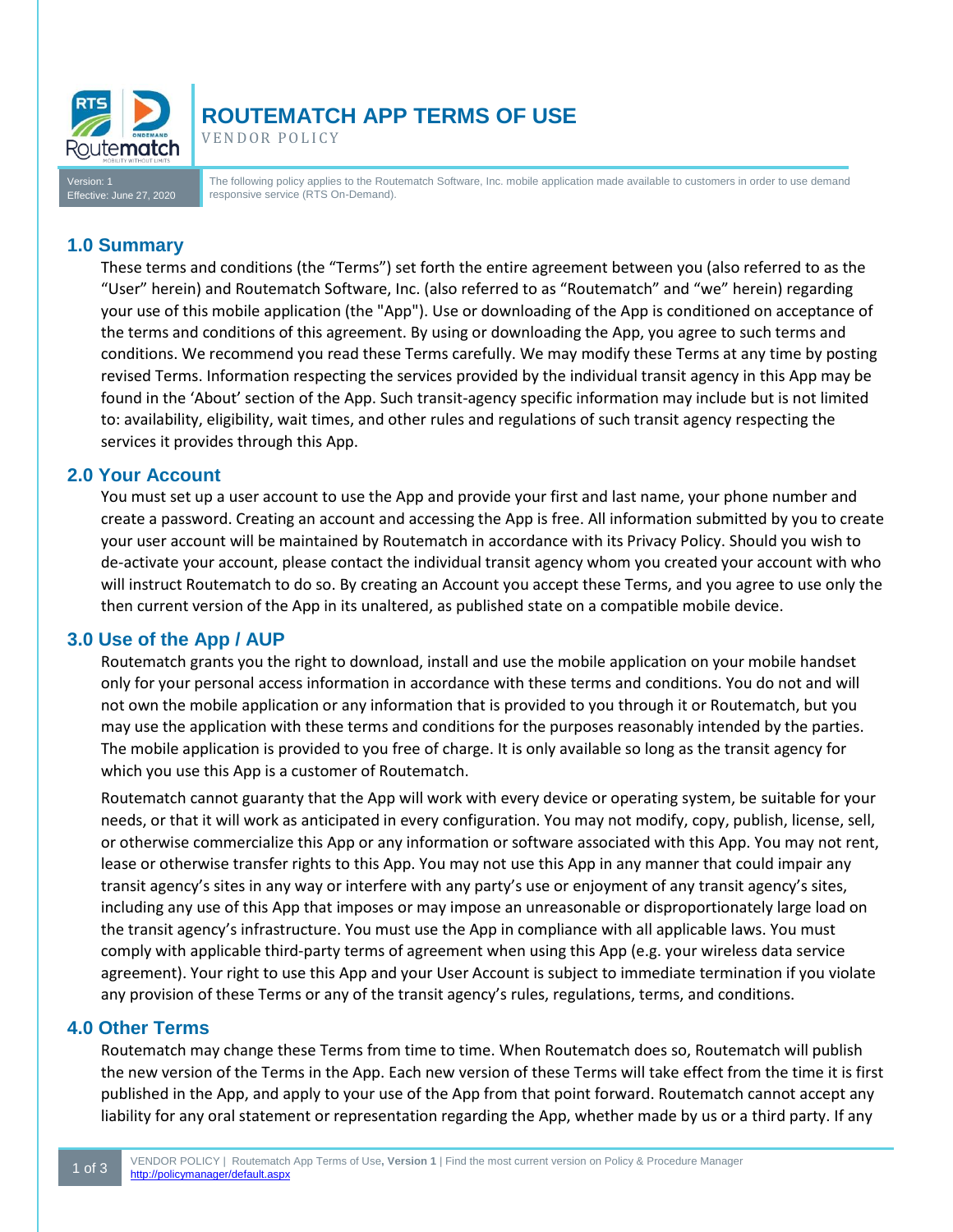

provision of these Terms is found to be invalid by a court of law then the remainder of these Terms shall continue to apply to the greatest extent possible, excluding the unenforceable provision(s). You agree that no joint venture, partnership, employment, or agency relationship exists between you and Routematch as a result of these Terms or your use of the App. You and Routematch agree that the law of the United States and of the State of Georgia applies in interpreting these Terms and to any transaction consummated by or through the App. Any dispute between you and Routematch regarding the App or arising out of or in connection with these Terms may only be heard by United States Federal or Routematch State courts located in Georgia.

## **5.0 Data Charges on Your Device**

The App requires a correctly configured and functional wireless internet data connection (either cellular or Wi-Fi), both for the initial installation, and for the display of trip information. The App is free, but you will incur data charges for the use of the App depending on your individual agreement with your wireless data service provider. You are responsible for any such costs. Note that if you are using the App on a non-domestic network, the cost of data usage may be considerably higher than that incurred when you are in your home country. Routematch is unable to provide any warranties as to the levels of connectivity you will receive via your mobile device. Your levels of connectivity depend upon your tariff, your wireless data service provider, or your corporate policy if you have a work-issued device. Routematch does not accept responsibility for any connectivity issues you may experience. For this reason, you are encouraged to utilize the App in advance of your need in an area with adequate signal coverage. Please contact your network provider or visit their website if you require assistance configuring a data connection for your device.

#### **6.0 Updates and Availability**

From time to time, Routematch may issue updates to the App, in which case you may not be able to continue to use the version of the App installed on your mobile device; you will be required to download and install the relevant update. Routematch may suspend access to the App. Routematch can do this for any reason, but will usually only do so when carrying out maintenance on the App or the systems supporting it. Routematch will always attempt to provide you with reasonable notice of any such suspension.

#### **7.0 IP Rights**

The App is owned and operated by Routematch. Any data, text, graphics, images, audio and video clips, logos, icons, software and links and any intellectual property and other rights relating thereto, including all rights under patent, copyright, trade secret, trademark, or unfair competition law, and any and all other proprietary rights, including all applications, renewals, extensions and restorations thereof, are and will remain the property of Routematch or the individual transit agency. Other company, product, or service names mentioned in this App may be trademarks of their respective companies. You may not copy, reproduce, republish, upload, post, transmit or distribute the App or any of its content without Routematch's or the individual transit agency's prior written permission.

# **8.0 Limitation of Liability**

In no event will Routematch or the individual transit agencies be liable for any direct, indirect, special, punitive, exemplary or consequential losses or damages of whatsoever kind arising out of your use or access to the App, including loss of profit or the like whether or not in the contemplation of the parties, whether based on breach of warranty, contract, tort (including negligence), product liability or otherwise. Routematch is not liable to you for any damage or alteration to your equipment including but not limited to computer equipment, handheld device or mobile telephones as a result of the installation or use of the App. This limitation applies whether damages arise from use or misuse of and reliance on this App, from inability to use this App, or from the interruption, suspension, or termination of this App (including any damages incurred by third parties); and applies notwithstanding a failure of the essential purpose of any limited remedy and to the fullest extent permitted by law. Nothing in these terms and conditions shall exclude or limit Routematch's liability for death or